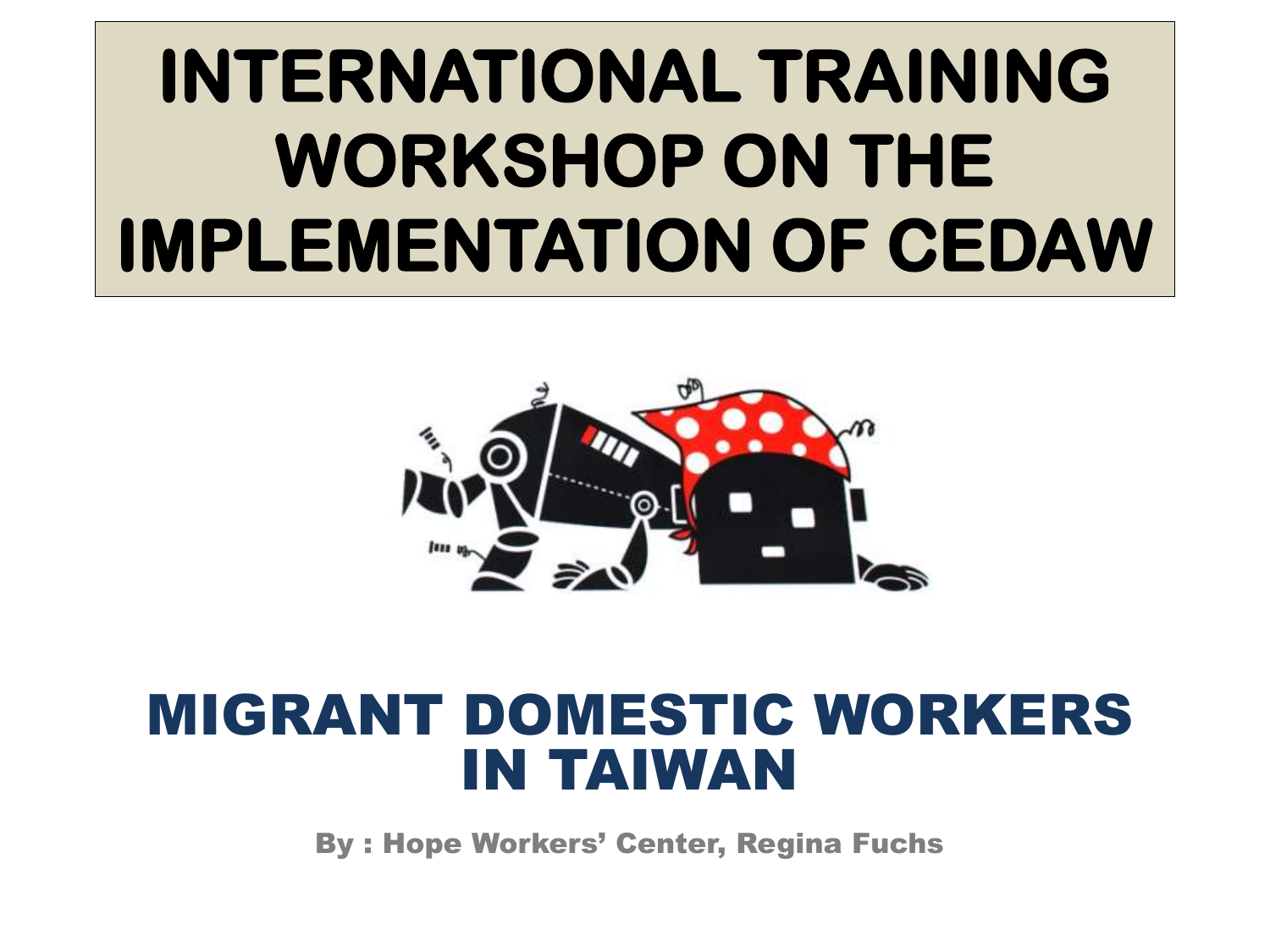# **OUTLINE**

- **A) Migrant Domestic Workers and Caregivers in Taiwan, Situation & main Problems**
- **B) 1. Relevant International Laws 2. Current National Regulations & Policies**
- **C) Taiwan's Drafted Domestic Workers Protection Act: Demands and Recommendations**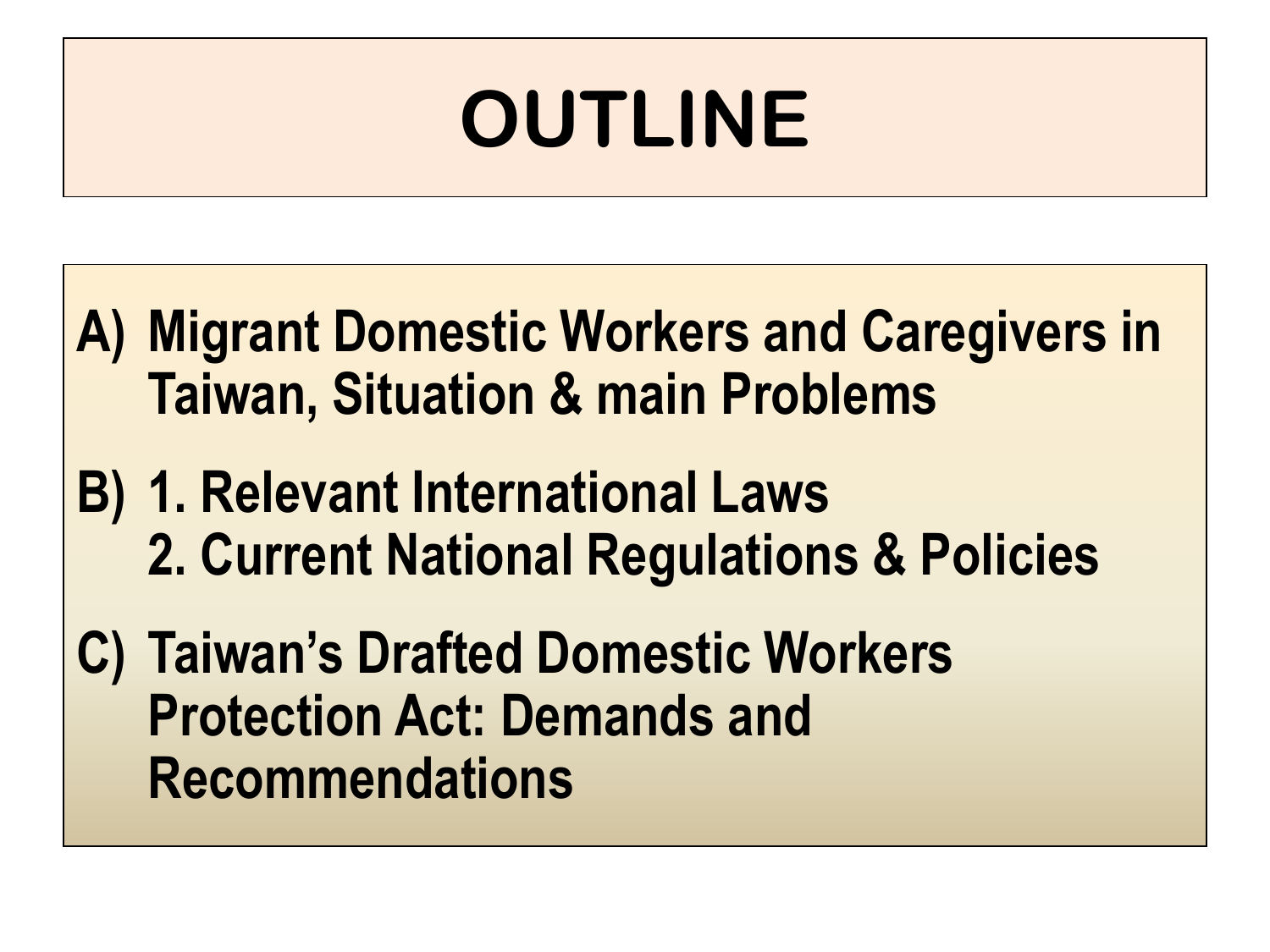## **A) Migrant Domestic Workers in Taiwan 1. GENERAL INFORMATION**

- 1992: Adoption of contract system for hiring migrant workers
- Migrant Workers mainly from Philippines, Thailand, Indonesia & Vietnam
- End of September 2011 around 418,000 migrant workers, 257,000 female, 161,000 male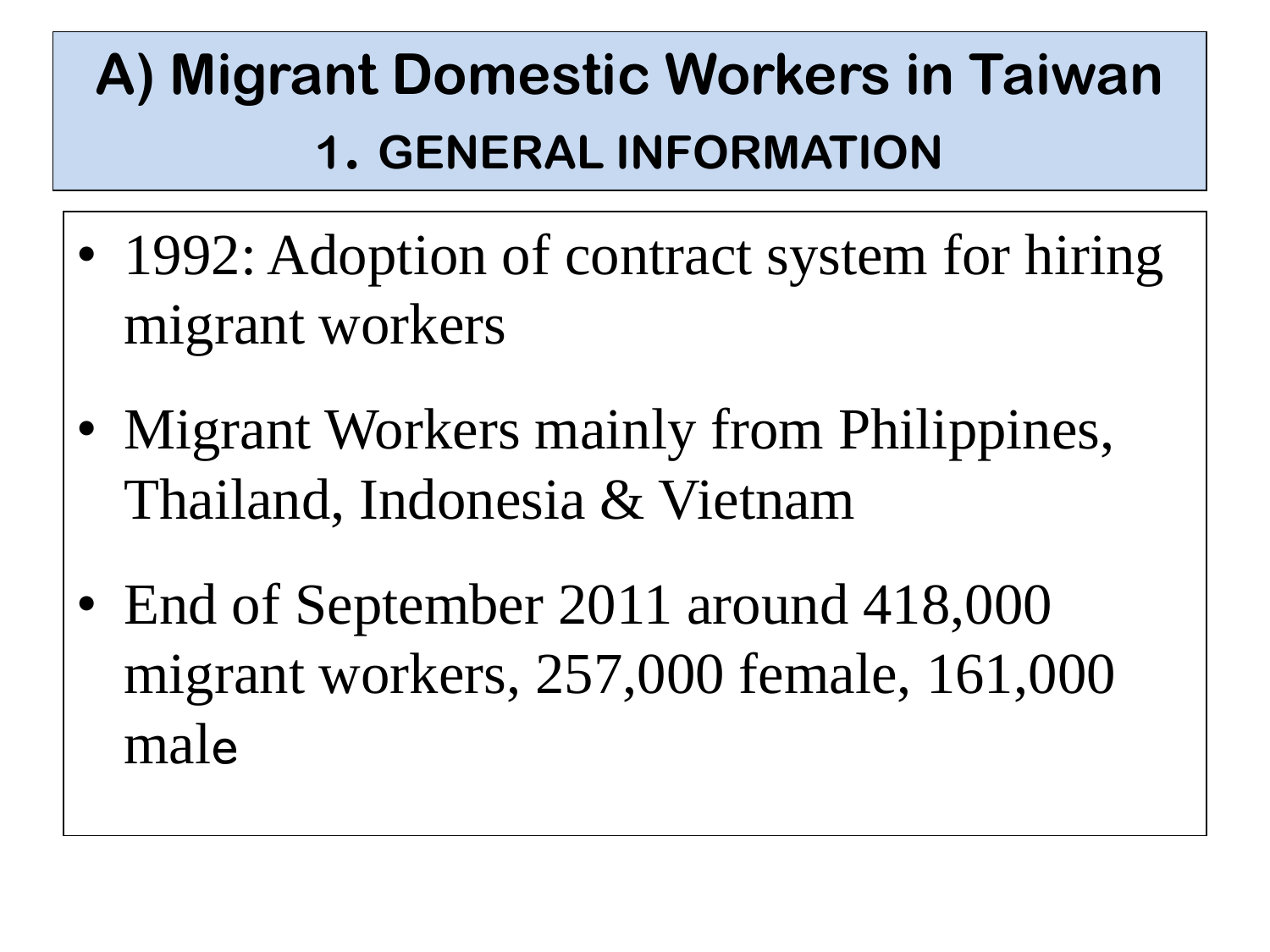## **A) Migrant Domestic Workers in Taiwan 2. NUMBER OF MIGRANT WORKERS**

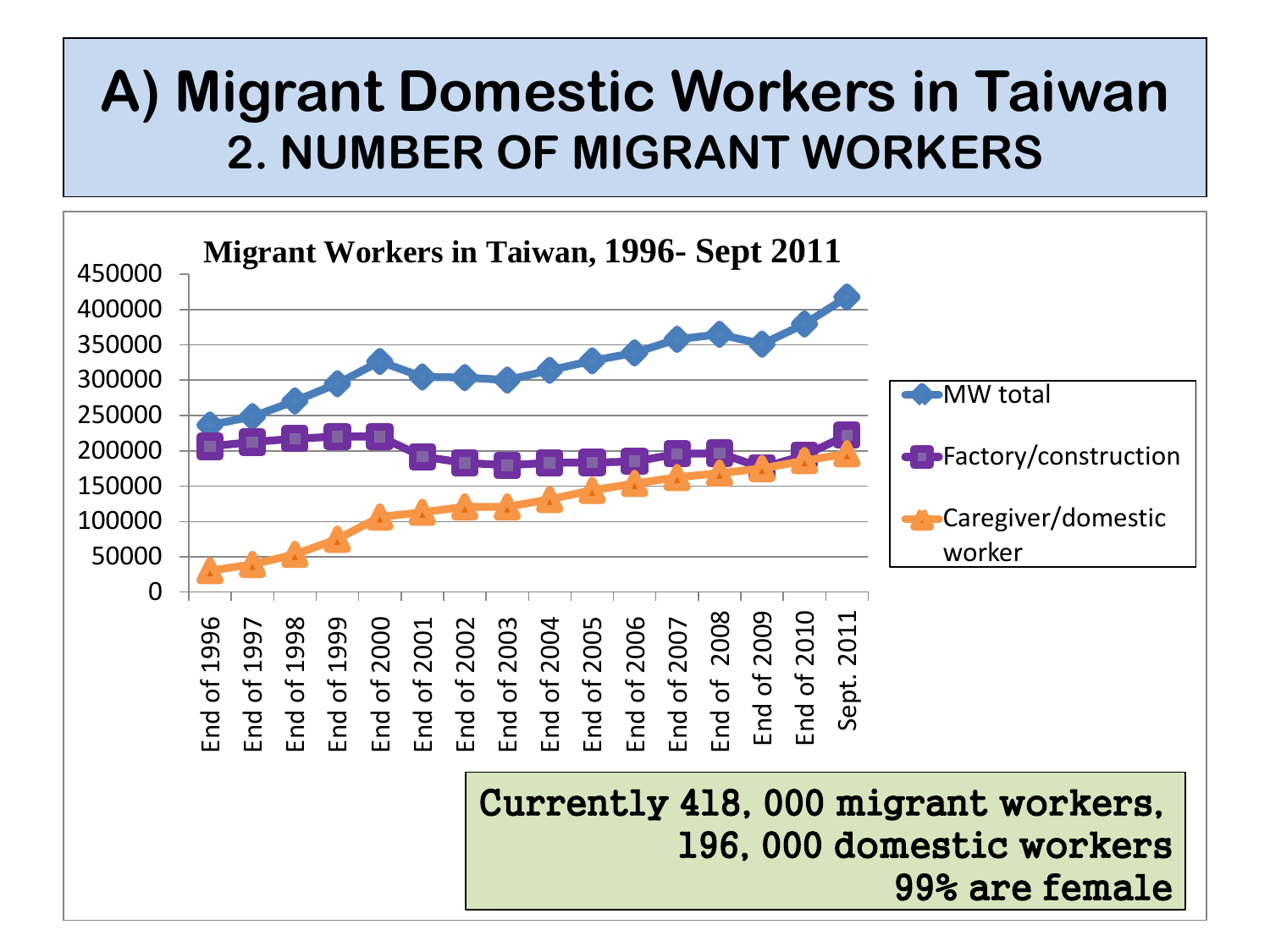### *Lack of protection:*

- Domestic work is not recognized as work. Domestic workers are not covered by the Labor Standards Law.
- No standard contract, provisions based on negotiations.
- Domestic workers, especially workers who reside in their employer's home, are vulnerable to all forms of exploitation: work exploitation; sexual, physical and psychological abuse.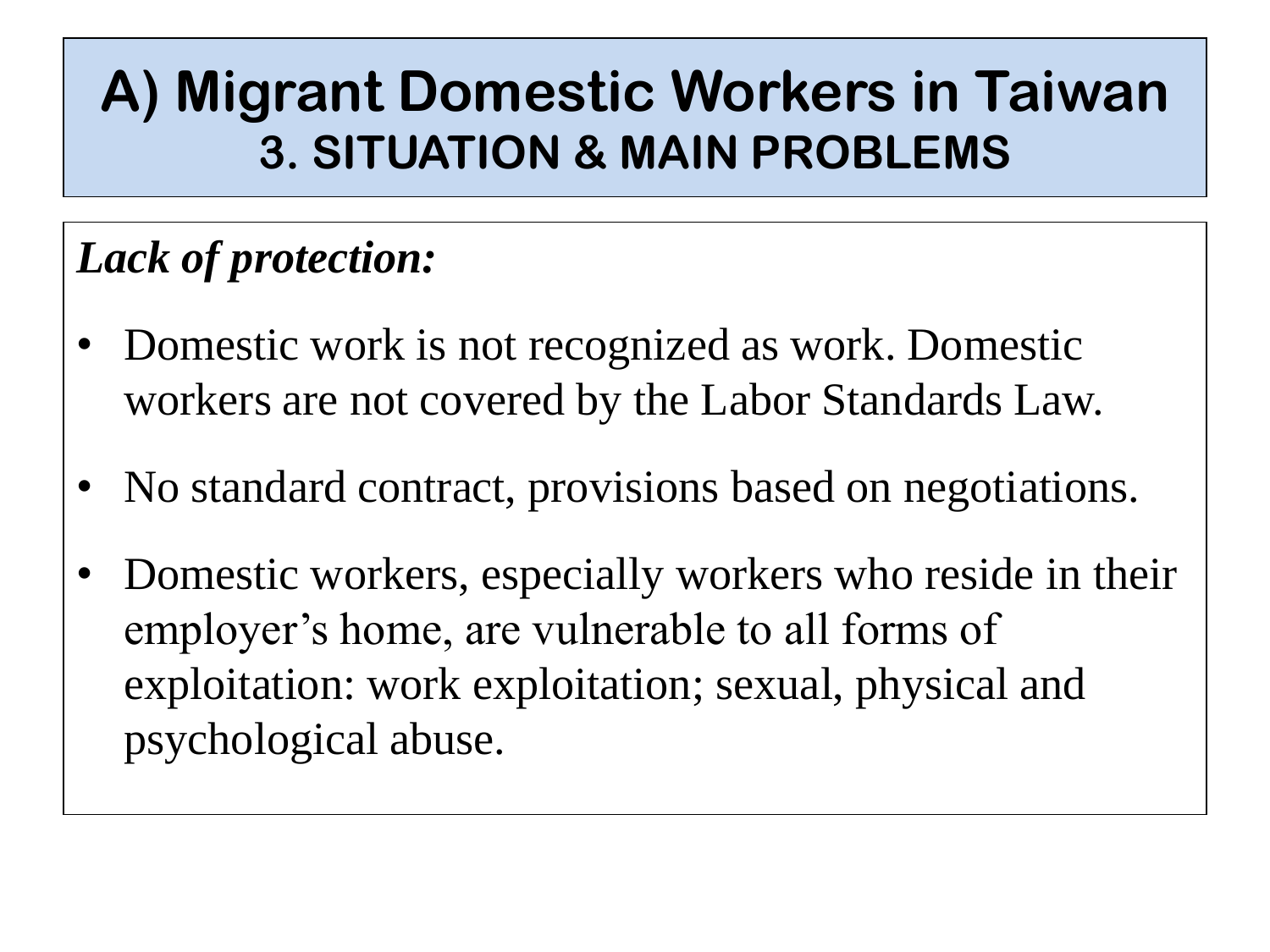### *Lack of bargaining power:*

- Visa & work permit bound to employer, difficult to change employer.
- Migrant workers often don't know about their rights.
- Domestic workers are isolated, live in the house of the employer, lack of communication and networking.
- Language and cultural barrier, educational background.
- Indebted: High recruitment fees in the country of origin.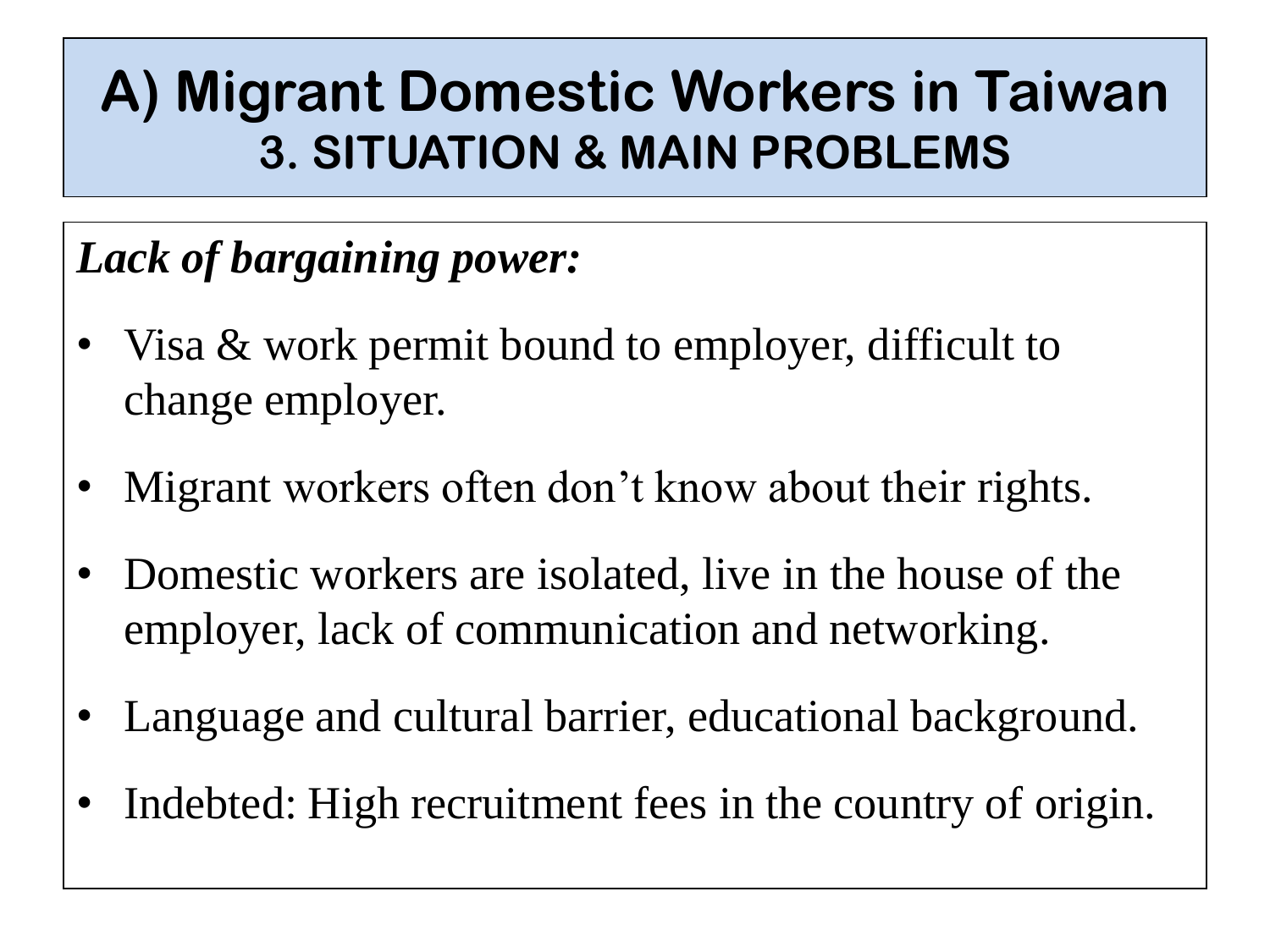#### *Broker agencies:*

- High recruitment fees and monthly broker's fee
- Confiscation of personal documents & information material
- Threats of repatriation
- Dependency on broker
- Wrong & misleading information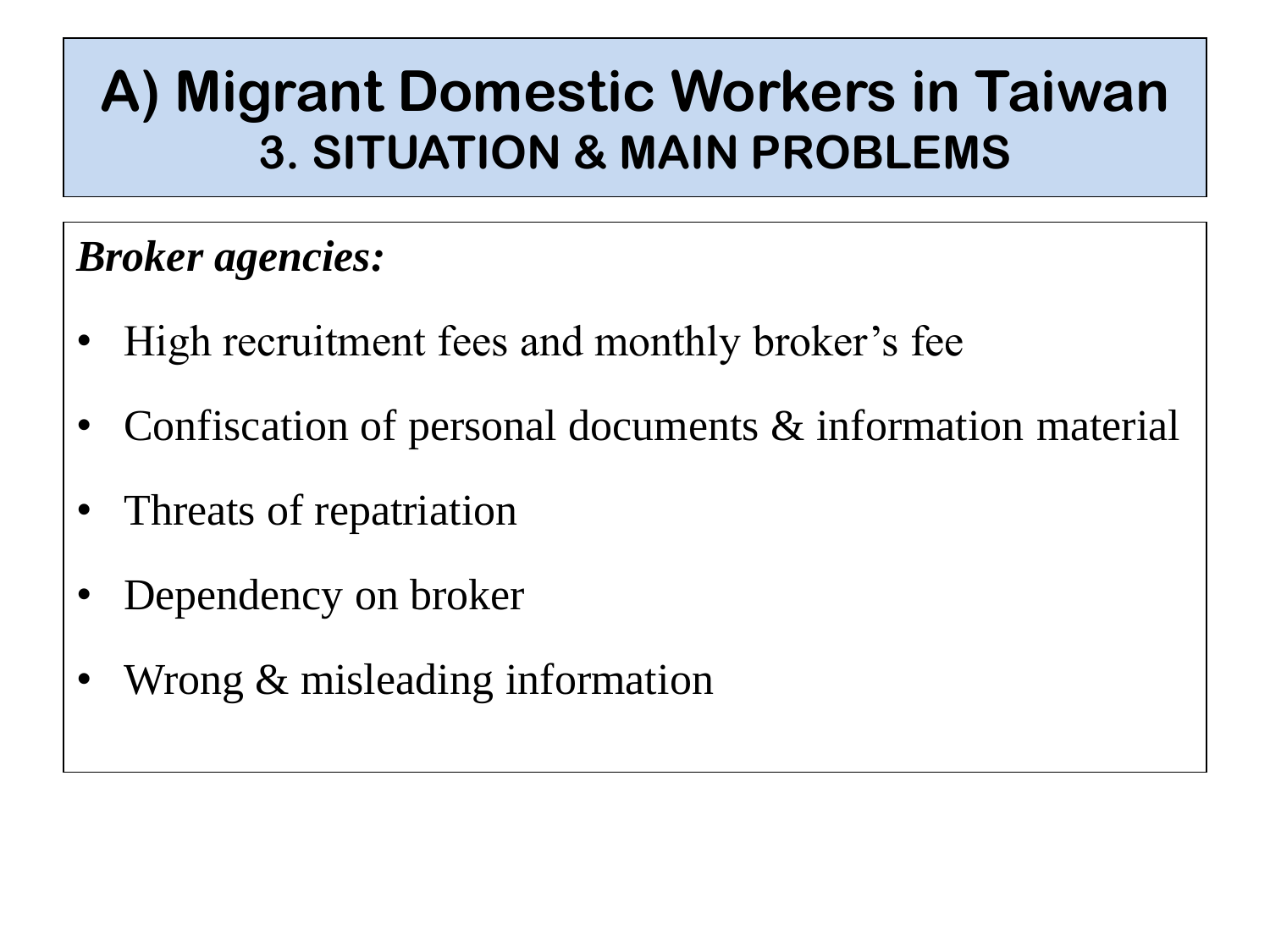### *Risks:*

- Exploitation  $\&$  overwork: negatively affecting the workers health (physical and mental).
- Workers suffer from fatigue, depression and exhaustion, this can lead to occupational accidents as well as negatively affect the work performance.
- Worker running away from legal employer & becoming undocumented: vulnerable to further exploitation and human trafficking.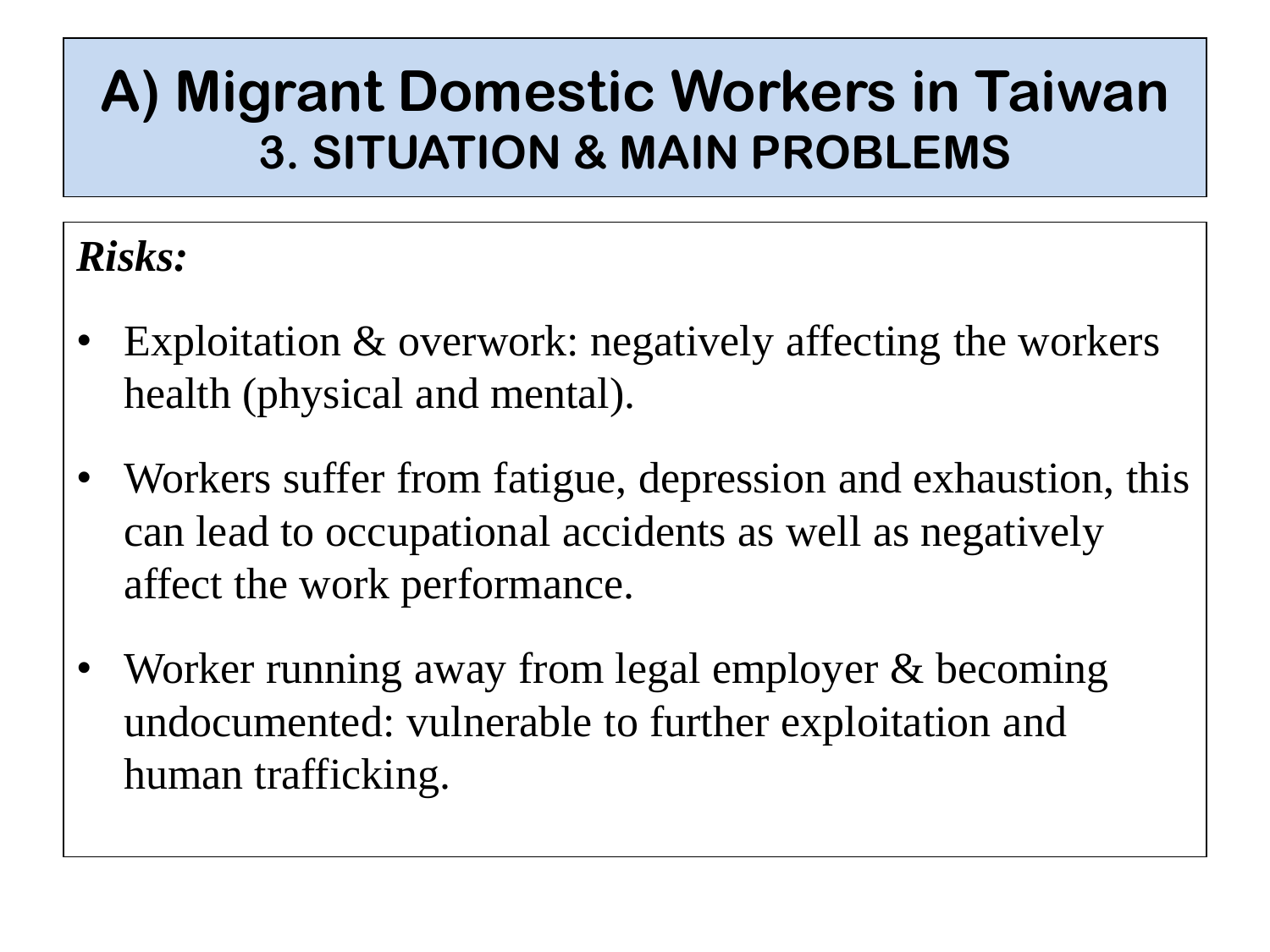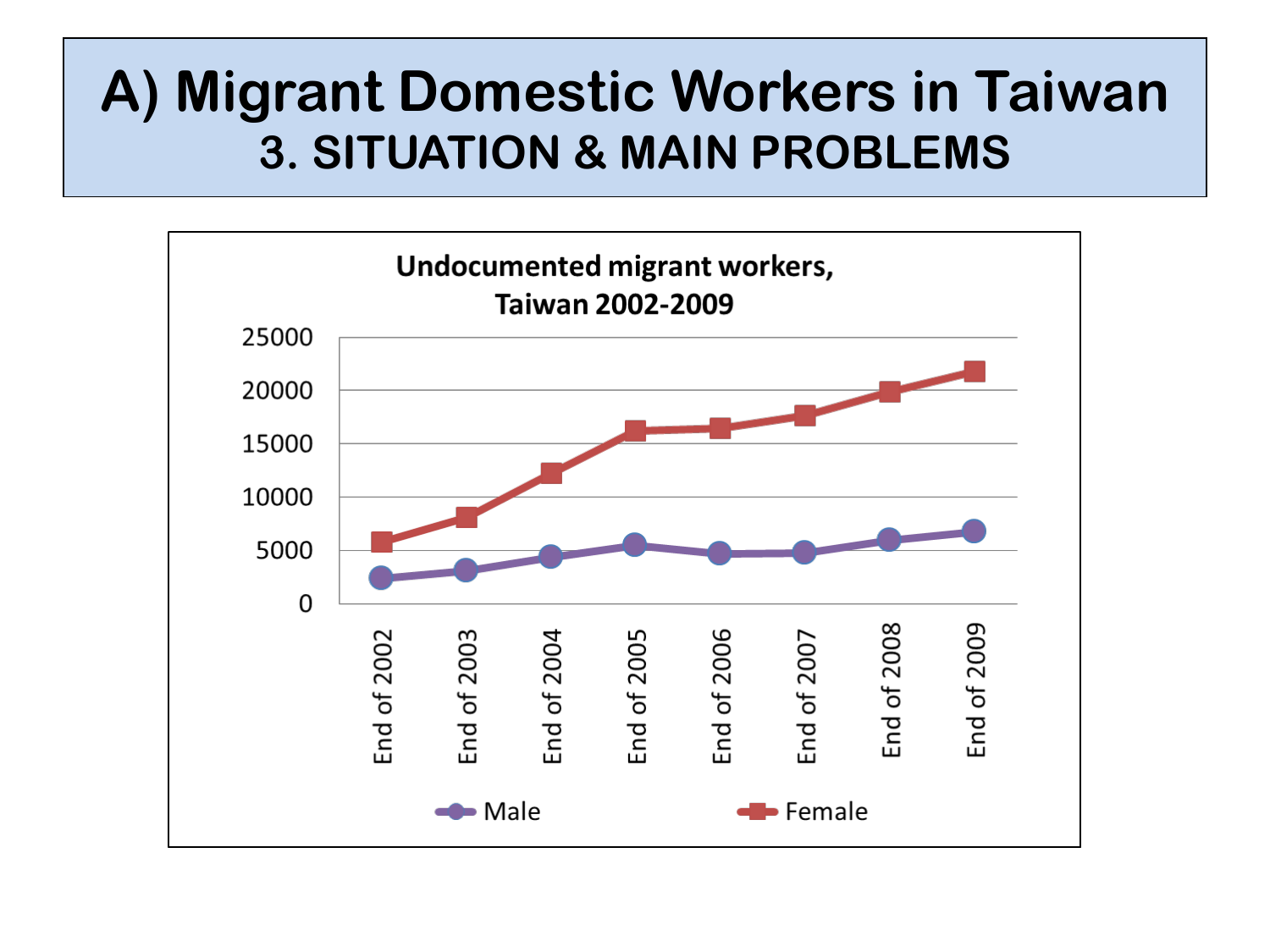## **B) 1. Relevant International Laws & Conventions**

- CEDAW, Art.1: "…`discrimination against women` shall mean any distinction, exclusion or restriction made on the basis of sex which has the effect or purpose of impairing the….enjoyment…of human rights and fundamental freedoms…"
- CEDAW, Art.3: "States Parties shall take… all appropriate measures, including legislation, to ensure the full development and advancement of women…"
- Universal Declaration of Human Rights, Art. 24: "Everybody has the right to rest and leisure, including reasonable limitation of working hours and periodic holidays with pay."
- UN Covenant on Economic, Social, and Cultural Rights, Art.7: 1. Fair wages, 2. Safe and healthy working conditions
- UN Covenant on Civil and Political Rights, Art.8,2.: "No one shall be held in servitude."
- UN Covenant on Civil and Political Rights, Art.17,1.: "No one shall be subjected to arbitrary or unlawful interference with his privacy…nor to unlawful attacks of his honor and reputation."
- CEDAW, GR26, 26h: "…monitoring systems to ensure that recruitment agents and employers respect the rights of all women migrant workers."
- ILO Convention 189, Art. 10, 1.: "Each member shall take measures towards ensuring equal treatment between domestic workers and workers generally in relation to normal hours of work, overtime compensation, periods of daily and weekly rest and paid annual leave..."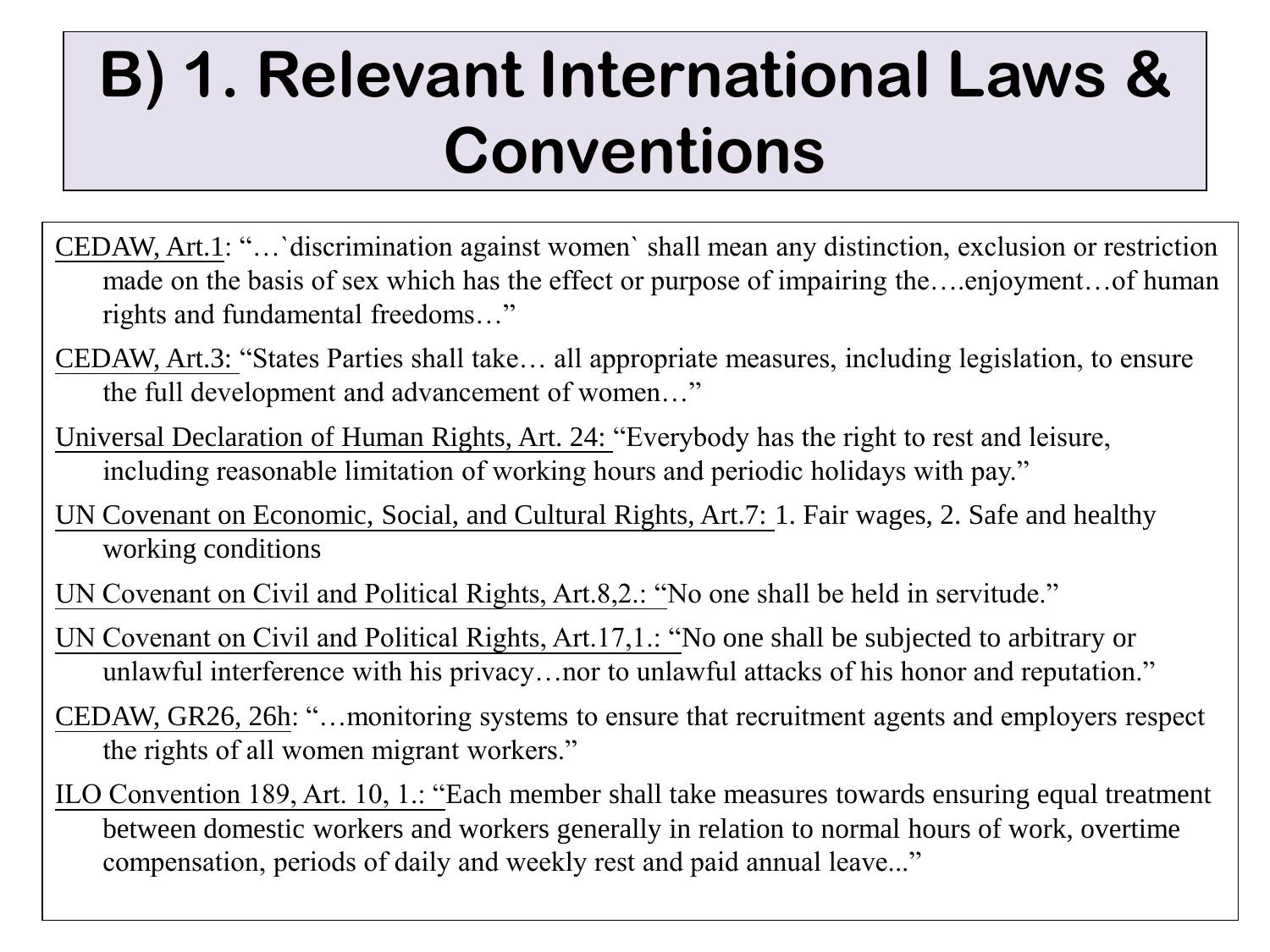## **B) 2. Existing Policies & Regulations**

- Under certain circumstances a migrant worker has the right to change the employer.
- Since July 2009, 1955" -foreign workers' hotline.
- Broker's service fee since 2001 regulated by Council of Labor Affairs (CLA) & suggestion by the CLA for sending countries to limit the placement fee to 1 month"s wage.
- Penalties for employers of undocumented migrant workers, and for undocumented migrant workers.
- Reward system for reporting undocumented migrant workers (up to 20,000 NTD).
- Direct Hiring System for re-hired migrant workers.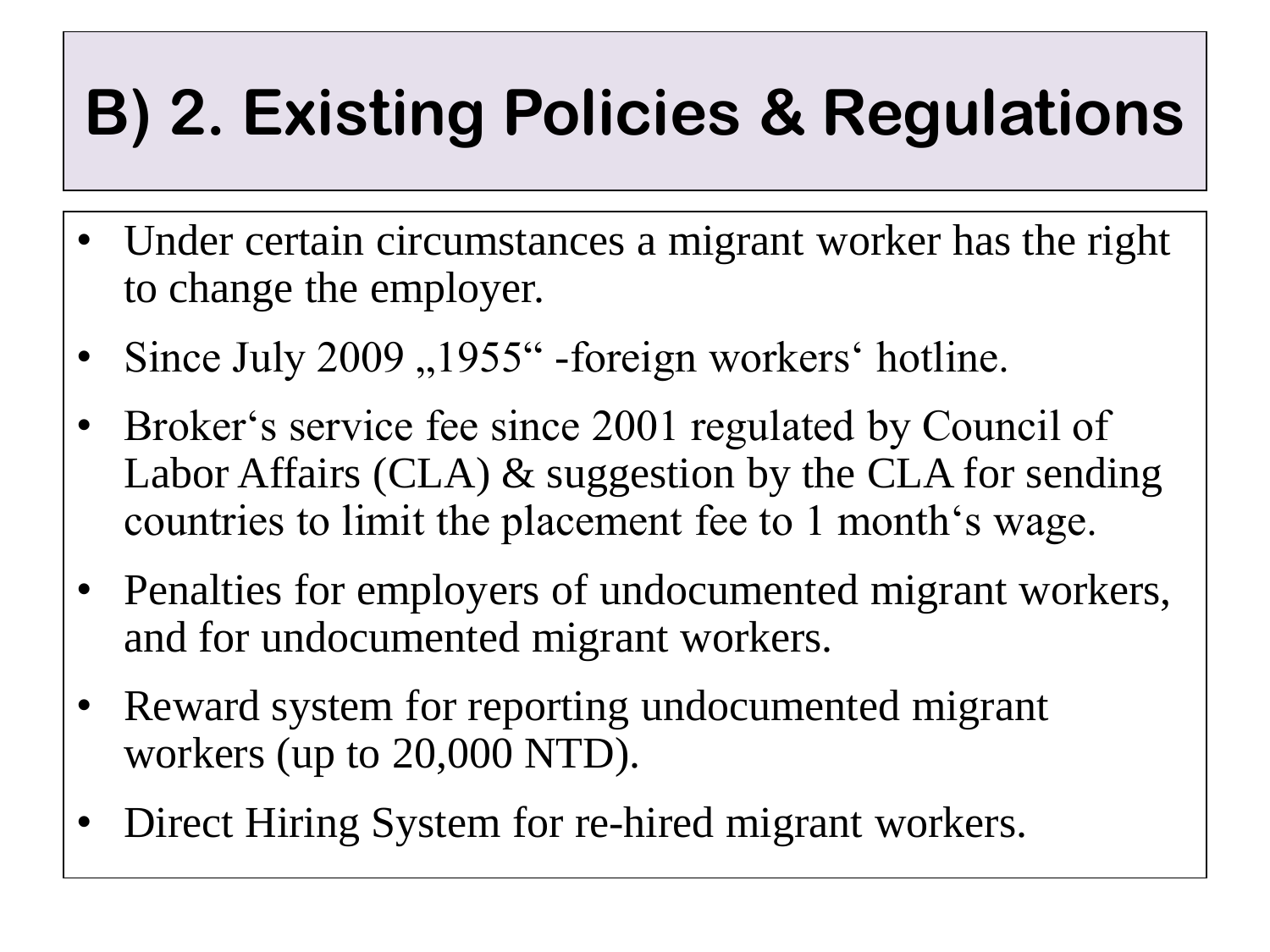### **1.1 Definition of "work" needed**

Art.1 "...It is not easy to clearly divide work hours from rest hours…"

Better: to define normal hours of work and stand-by hours (If a worker does not have the liberty to dispose of her time freely or if she cannot leave the employer's residence, this is standby duty).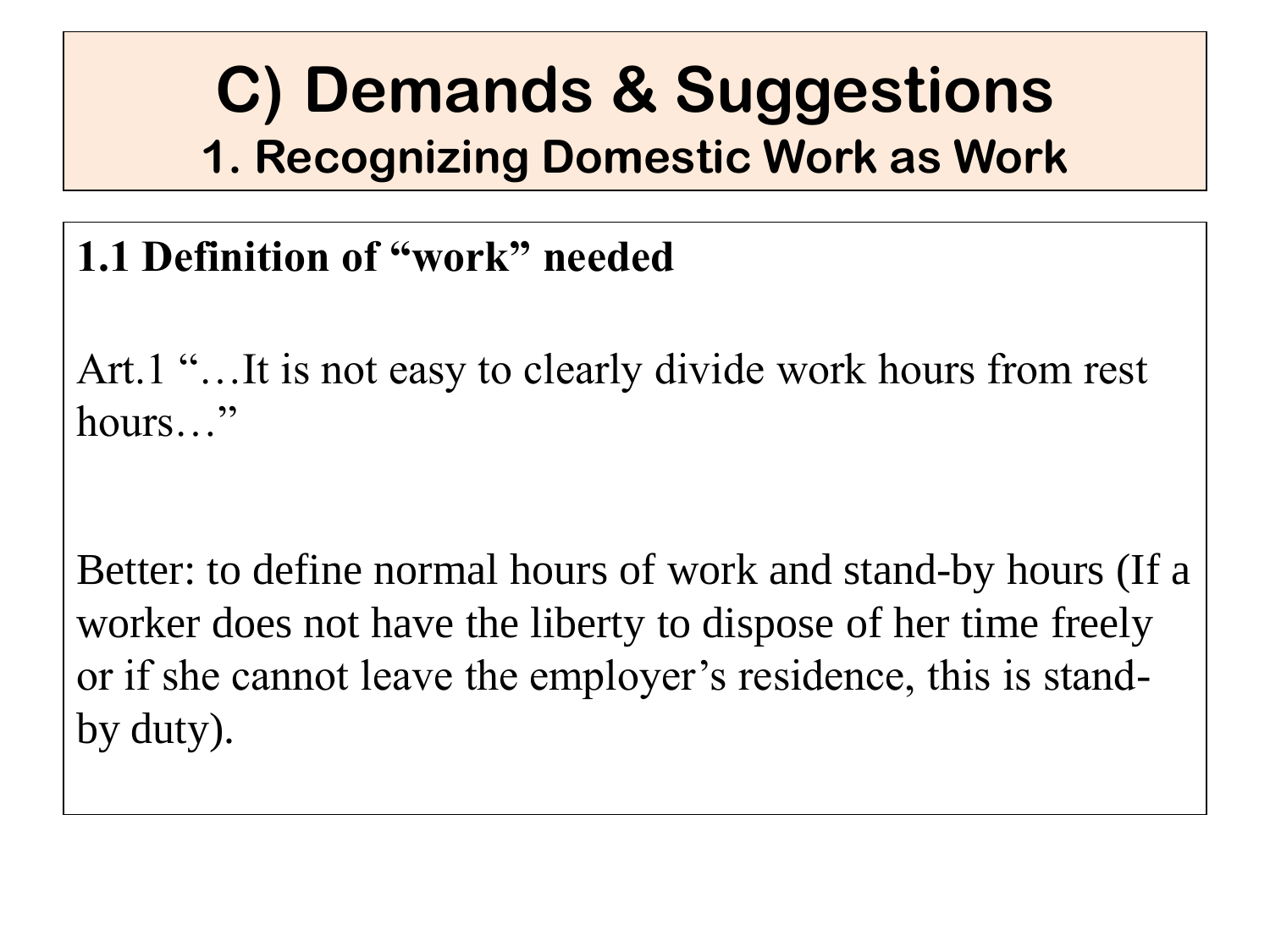## **1.2 Regulation of Working Time**

The current draft Domestic Workers Protection Act leaves working time, rest hours and overtime payment to be **negotiated between employer and worker** (Art. 9).

Because of domestic workers" low bargaining power **legal standards** are needed, otherwise the worker depends on the goodwill of the employer and is very vulnerable to exploitation!

**Legal standards needed for:** Normal hours of work, limitation of stand-by hours and overtime and regulation of stand-by and overtime payment.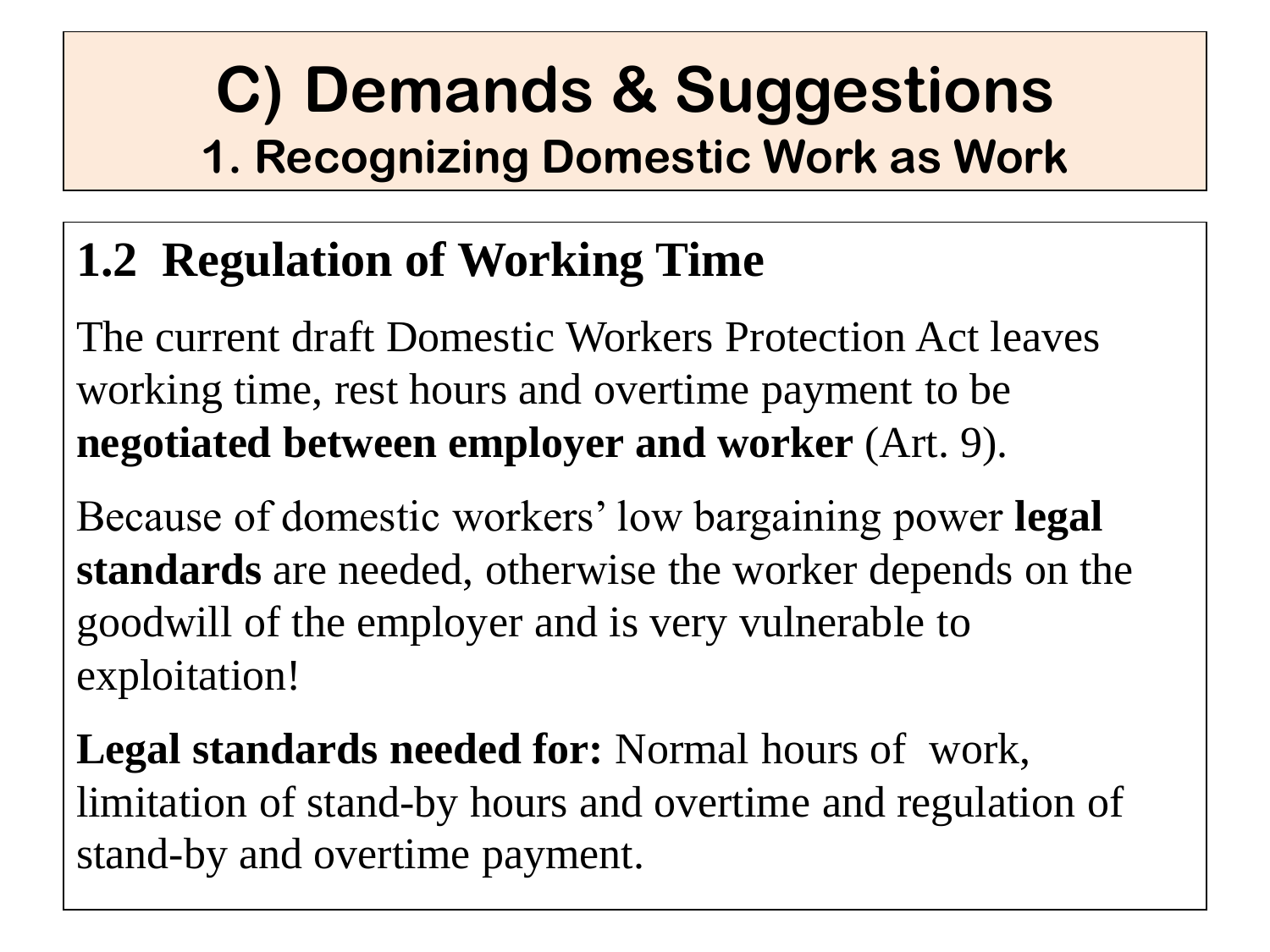### **Examples:**

-*Limitation of normal hours of work*

France: 40 hours per week

Portugal: 44 hours per week

South Africa: 45 hours per week, not more than 8 hours per day

*- Limitation of overtime & compensation of it*

France: Maximum overtime: 10 hours per week

South Africa: Maximum working hours not more than 12 hours per day, maximum overtime 15 hours a week.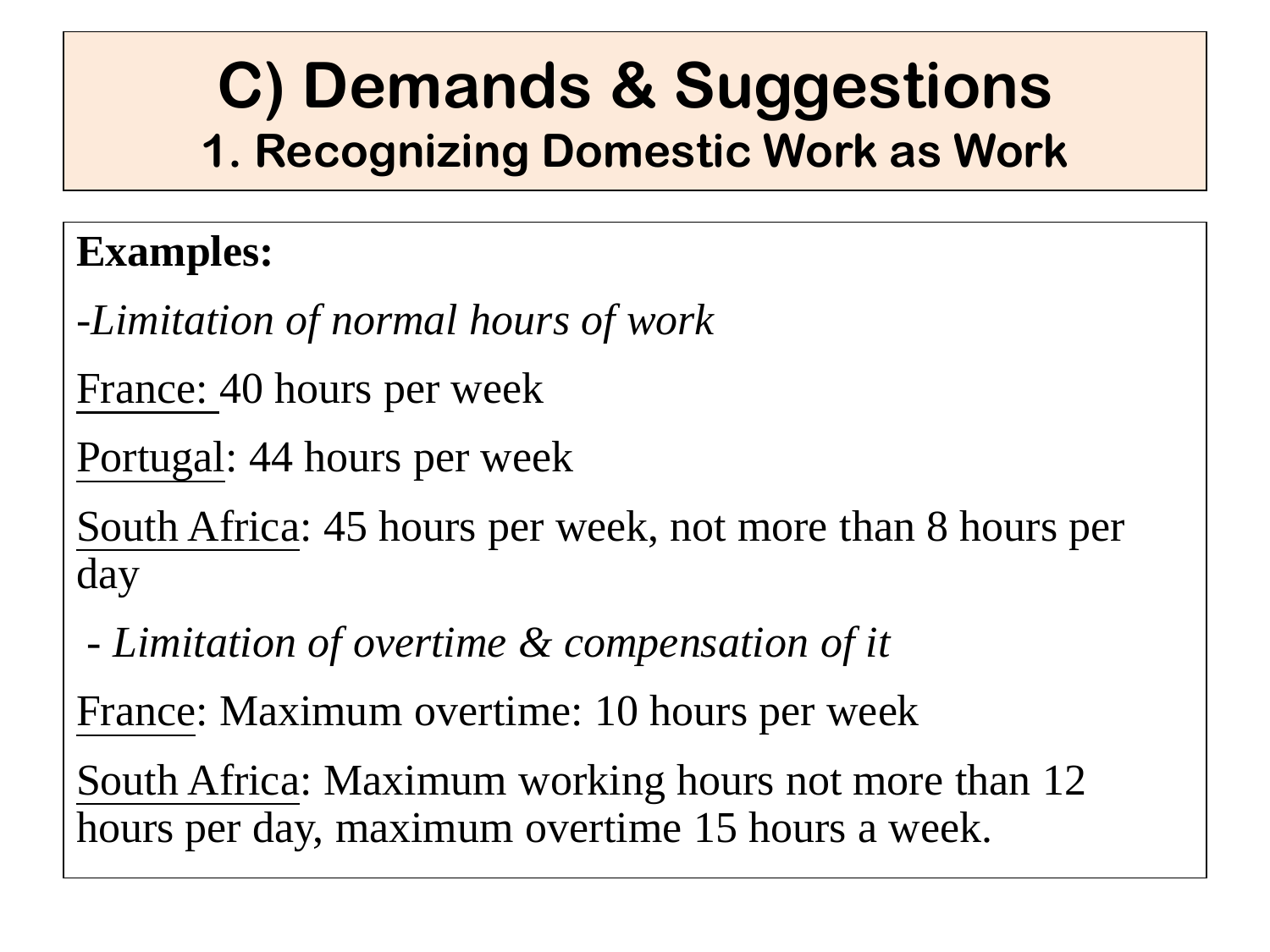**…continued**

-*Stand-by hours*

France: Number of stand-by hours stated in the contract, remuneration 2/3 of normal working hour

South Africa: Stand-by hours defined as working during the night:  $22:00 - 06:00$ , maximum 5 times a month & 50 times a year.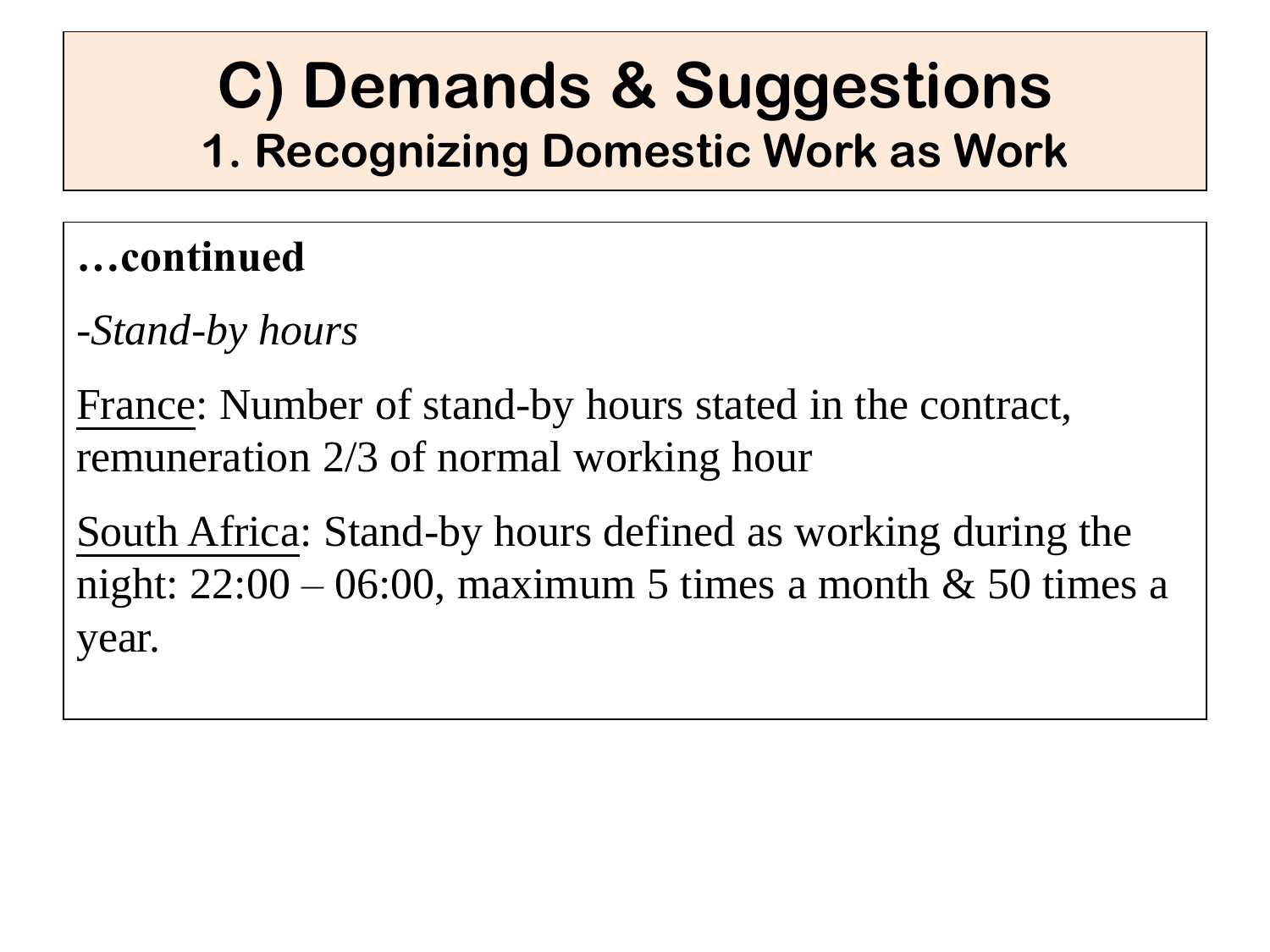## **C) Demands & Suggestions 2. Human Rights Protection**

- No one shall be held in servitude
- Fair payment
- Freedom of movement
- Decent living conditions that respect the privacy of the worker
- Freedom to communicate
- Workers have the right to keep in their possession their documents (passport, ID, ARC, contract…)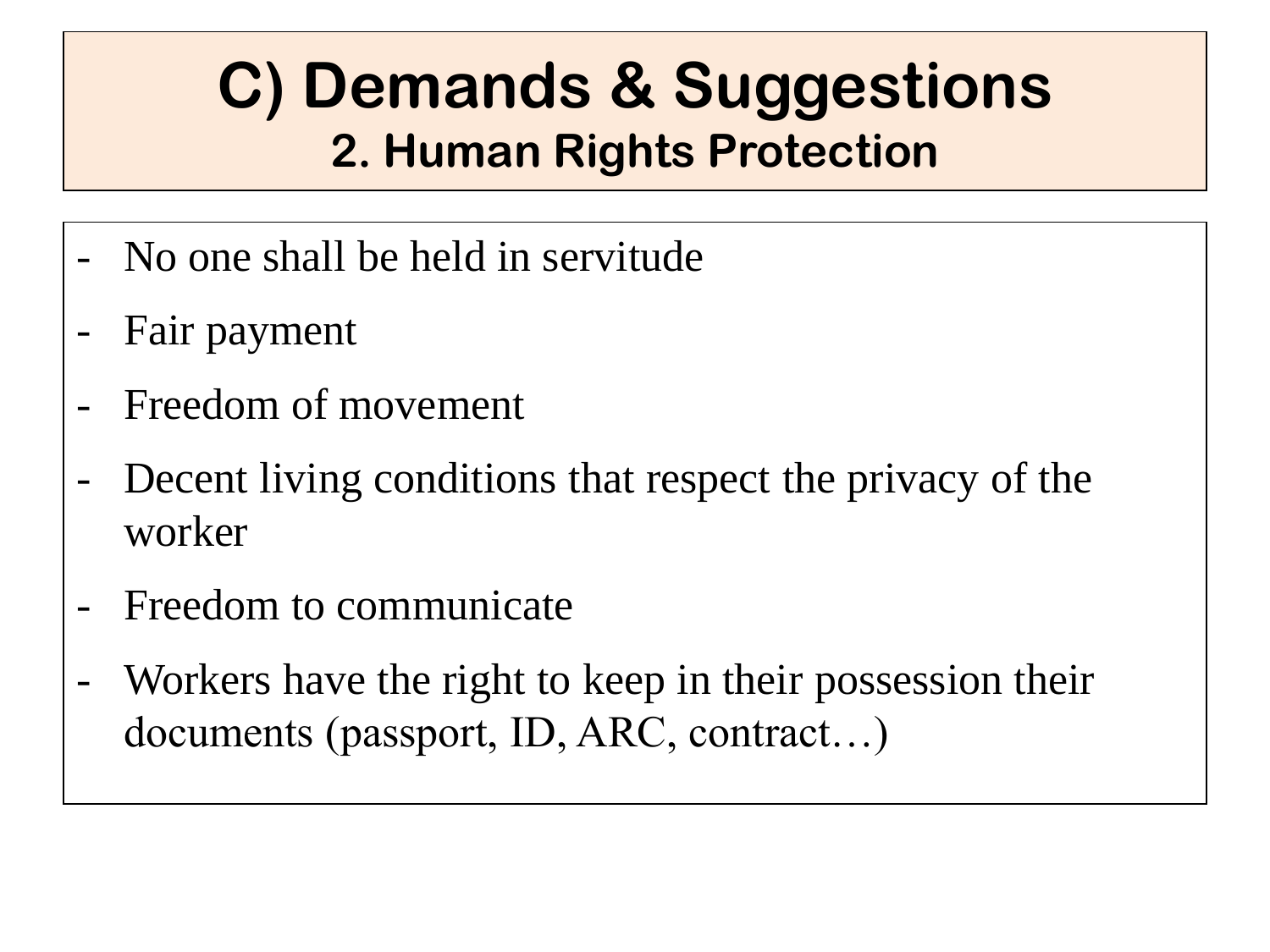## **C) Demands & Suggestions 3. Regulation of broker agencies**

-Increased regulation and monitoring of labor agencies involved in recruitment and placement of migrant workers.

-Memorandums of Understanding (MoU) are needed with each of the labor sending countries to restrict and regulate placement fees.